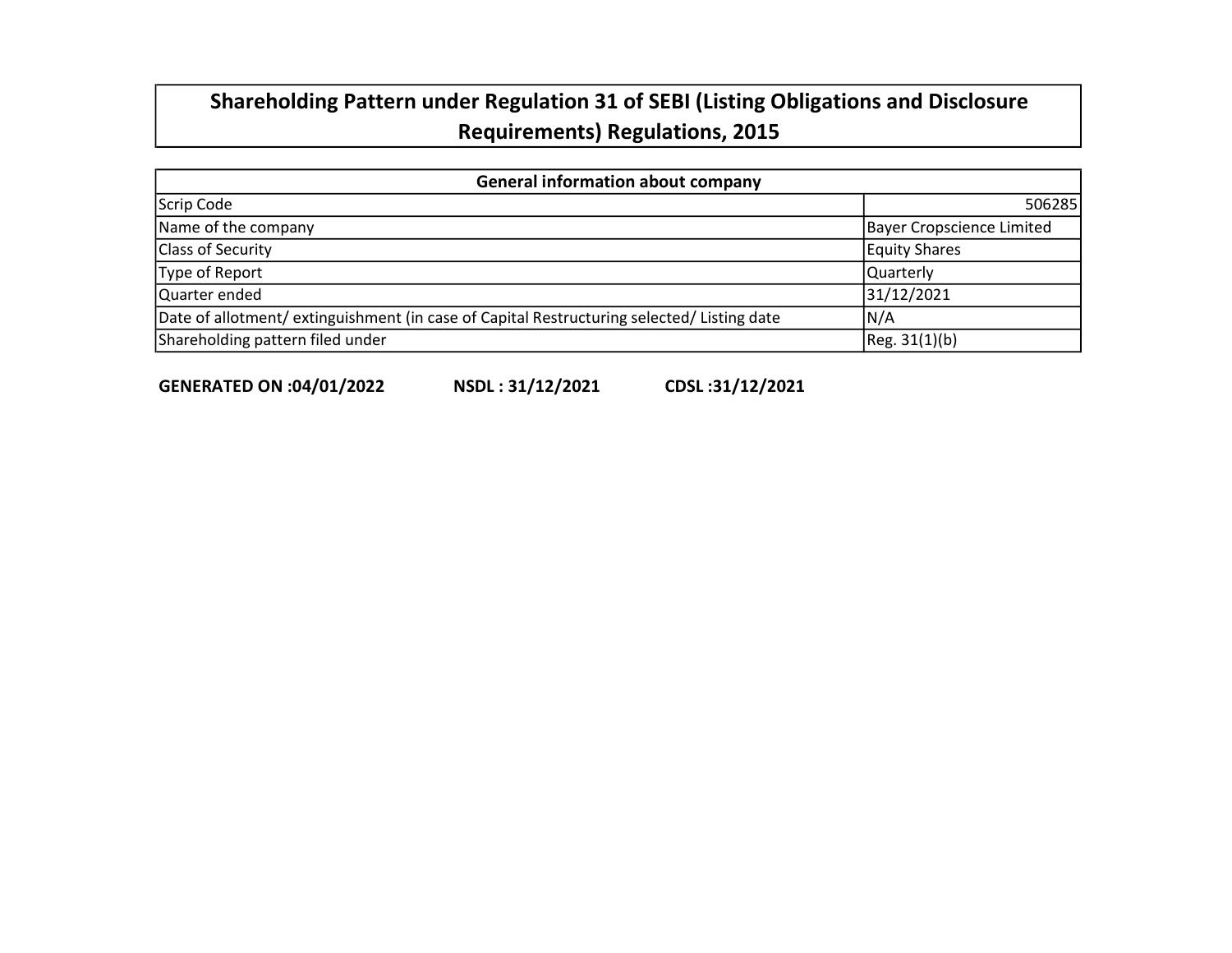|         | <b>Declaration</b>                                                                       |        |  |  |  |  |  |  |  |  |  |  |  |
|---------|------------------------------------------------------------------------------------------|--------|--|--|--|--|--|--|--|--|--|--|--|
| Sr. No. | <b>Particulars</b>                                                                       | Yes/No |  |  |  |  |  |  |  |  |  |  |  |
|         | 1 Whether the Listed Entity has issued any partly paid up shares?                        | No     |  |  |  |  |  |  |  |  |  |  |  |
|         | 2 Whether the Listed Entity has issued any Convertible Securities or Warrants?           | lNo.   |  |  |  |  |  |  |  |  |  |  |  |
|         | 3 Whether the Listed Entity has issued any Warrants?                                     | lNo.   |  |  |  |  |  |  |  |  |  |  |  |
|         | 4 Whether the Listed Entity has any shares against which depository receipts are issued? | lNo.   |  |  |  |  |  |  |  |  |  |  |  |
|         | 5 Whether the Listed Entity has any shares in locked-in?                                 | lNo.   |  |  |  |  |  |  |  |  |  |  |  |
|         | 6 Whether any shares held by promoters are pledge or otherwise encumbered?               | lNo.   |  |  |  |  |  |  |  |  |  |  |  |
|         | 7 Whether company has equity shares with differential voting rights?                     |        |  |  |  |  |  |  |  |  |  |  |  |

1. All the fields in this table are mandatory.

 $|$ 2. Select (Yes/No) from drop down depending upon the applicability of shares of the company. For e.g. if you will select (No) then it  $|$ will hide corresponding column from all the respective sheets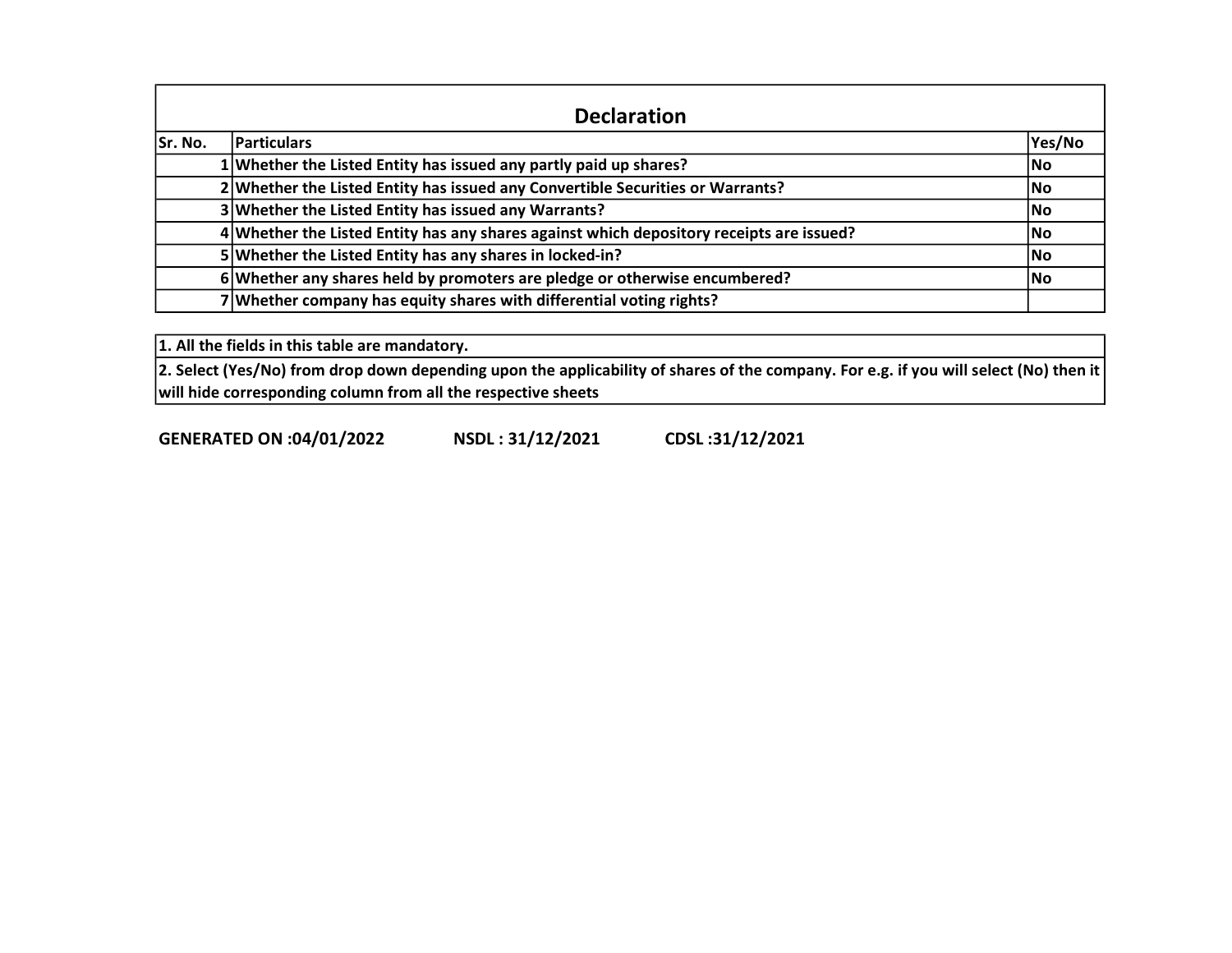## Table I - Summary Statement holding of specified securities

| Category | <b>Category of shareholder</b>       | Number | No. of fully          | No. of  | No. of    | Total nos.     |                                | Sharehold Number of Voting Rights held in each |                           |            |                     |                         | No. Of                 | No. Of           | Sharehold Number of Locked in |                                             |             |                      | <b>Number of Shares</b>    |                            |  |
|----------|--------------------------------------|--------|-----------------------|---------|-----------|----------------|--------------------------------|------------------------------------------------|---------------------------|------------|---------------------|-------------------------|------------------------|------------------|-------------------------------|---------------------------------------------|-------------|----------------------|----------------------------|----------------------------|--|
|          |                                      |        | paid up equity Partly |         | shares    | shares held    | ing as a % class of securities |                                                |                           |            |                     | No. of<br><b>Shares</b> | <b>Warrants Shares</b> |                  | ing, as a                     | shares                                      |             | pledged or otherwise |                            | Number of<br>equity shares |  |
|          |                                      |        |                       |         |           |                |                                |                                                |                           |            |                     |                         |                        |                  |                               |                                             |             |                      |                            |                            |  |
|          |                                      |        | sharehol shares held  | paid-up | underlyin |                | of total                       |                                                |                           |            |                     | Underlyi                |                        | Underlyi  %      |                               |                                             |             | encumbered           | held in                    |                            |  |
|          |                                      | l ders |                       | equity  |           |                | no. of                         |                                                | No of Voting Rights       |            | Total as a          |                         |                        | ng               |                               | assuming $\boxed{\mathsf{No}.(\mathsf{a})}$ | As a % of   | No. (a)              | As a % of                  | dematerialise              |  |
|          |                                      |        |                       | shares  | Deposito  |                | shares                         |                                                |                           | % of       |                     | Outstand                |                        | Outstand   full  |                               |                                             | total       |                      | total<br>Shares<br>held(b) | d form                     |  |
|          |                                      |        |                       | held    |           |                | Calculate                      |                                                |                           |            |                     | ing                     |                        | ing              | conversio                     |                                             |             |                      |                            |                            |  |
|          |                                      |        |                       |         | Receipts  |                | d as per                       |                                                | Class eg:<br><b>Total</b> |            | $(A+B+C)$           | convertib               |                        | convertib   n of |                               |                                             | Shares      |                      |                            |                            |  |
|          |                                      |        |                       |         |           |                | SCRR,                          | Class eg:                                      |                           |            |                     |                         |                        |                  | convertibl                    |                                             | held(b)     |                      |                            |                            |  |
|          |                                      |        |                       |         |           |                | 1957)                          |                                                |                           |            |                     | securities              |                        | securities le    |                               |                                             |             |                      |                            |                            |  |
|          |                                      |        |                       |         |           |                |                                |                                                |                           |            |                     | (includin               |                        | and No.          | securities.                   |                                             |             |                      |                            |                            |  |
|          |                                      |        |                       |         |           |                |                                |                                                |                           |            |                     |                         |                        |                  |                               |                                             |             |                      |                            |                            |  |
|          |                                      |        |                       |         |           |                | (VIII)As a                     |                                                |                           |            |                     |                         |                        |                  | $(XII) =$                     |                                             |             |                      |                            |                            |  |
| (1)      | (II)                                 | (III)  | (IV)                  | (V)     | (VI)      | $(VII) =$      | % of                           |                                                |                           | (IX)       |                     | (X)                     | (XI)                   | (XI)(a)          | $(VII)+(X)$                   | (XIII)                                      |             | (XIV)                |                            | (XV)                       |  |
|          |                                      |        |                       |         |           | (IV)+(V)+ (VI) | $(A+B+C2)$                     |                                                |                           |            |                     |                         |                        |                  | As a % of                     |                                             |             |                      |                            |                            |  |
|          |                                      |        |                       |         |           |                |                                |                                                |                           |            |                     |                         |                        |                  | $(A+R+C2)$                    |                                             |             |                      |                            |                            |  |
| (A)      | <b>Promoter &amp; Promoter Group</b> |        | 32102999              |         |           | 32102999       |                                | 71.4319 32102999                               |                           | 032102999  | 71.4319             |                         |                        |                  | 71.4319                       |                                             | 0.0000      |                      | 0.0000                     | 32102999                   |  |
| (B)      | Public                               | 62172  | 12839093              |         |           | 12839093       |                                | 28.5681 12839093                               |                           | 0 12839093 | 28.5681             |                         |                        |                  | 28.5681                       |                                             | $0.0000$ NA |                      | NA                         | 12566641                   |  |
| (C)      | Non Promoter - Non Public            |        |                       |         |           |                |                                |                                                |                           |            |                     |                         |                        |                  |                               |                                             | $0.0000$ NA |                      | <b>NA</b>                  |                            |  |
| (C1)     | <b>Shares Underlying DRs</b>         |        |                       |         |           |                | 0.0000                         |                                                |                           |            | 0.0000              |                         |                        |                  | 0.0000                        |                                             | 0.0000 NA   |                      | <b>NA</b>                  |                            |  |
| (C2)     | Shares Held By Employee Trust        |        |                       |         |           |                | 0.0000                         |                                                |                           |            | 0.0000              |                         |                        |                  | 0.0000                        |                                             | $0.0000$ NA |                      | <b>NA</b>                  |                            |  |
|          | Total                                | 62178  | 44942092              |         |           |                | 44942092 100.0000 44942092     |                                                |                           |            | 0 44942092 100.0000 |                         |                        |                  | 100.0000                      |                                             | 0.0000      |                      | 0.0000                     | 44669640                   |  |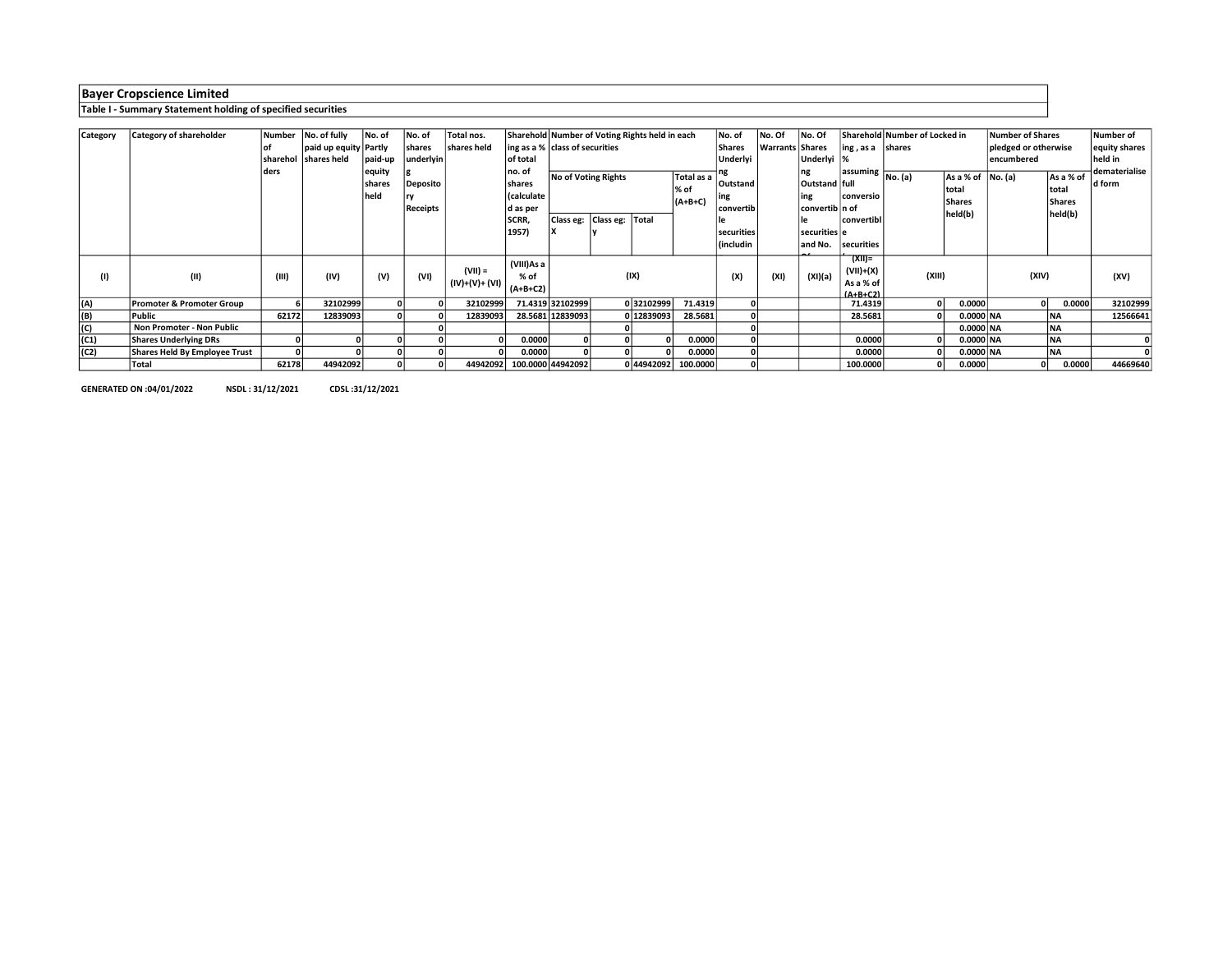Table II - Statement showing shareholding pattern of the Promoter and Promoter Group

|                  | Category & Name of the                | PAN        | Nos. of    | No. of fully                         | Partly     | No. of     | Total nos.      |             |                     | Sharehold Number of Voting Rights held in each class |          |           | No. of        | No. Of   | No. Of          | Sharehold Number of Locked in |          |                        | Number of Shares pledged Number of    |           |                |                            |
|------------------|---------------------------------------|------------|------------|--------------------------------------|------------|------------|-----------------|-------------|---------------------|------------------------------------------------------|----------|-----------|---------------|----------|-----------------|-------------------------------|----------|------------------------|---------------------------------------|-----------|----------------|----------------------------|
|                  | shareholders                          |            |            | sharehold   paid up equity   paid-up |            | shares     | shares held     | ing %       | of securities       |                                                      |          |           | <b>Shares</b> | Warrants | <b>Shares</b>   | ing, as a                     | shares   |                        | or otherwise encumbered equity shares |           |                | <b>Type of Shareholder</b> |
|                  |                                       |            |            | shares held                          | equity     | underlying |                 | calculated  |                     |                                                      |          |           | Underlyin     |          | Underlyin  9    |                               |          |                        |                                       |           | held in        |                            |
|                  |                                       |            |            |                                      | shares     | Depositor  |                 | as per      | No of Voting Rights |                                                      |          | Total as  |               |          |                 | assuming                      | No. (a)  | As a % of              | No. (a)                               | As a % of | dematerialised |                            |
|                  |                                       |            |            |                                      | held       | y Receipts |                 | SCRR.       |                     |                                                      |          | % of      | Outstandi     |          | Outstandi full  |                               |          |                        |                                       | total     | form           |                            |
|                  |                                       |            |            |                                      |            |            |                 | 1957 As a   |                     |                                                      |          | $(A+B+C)$ |               |          |                 | conversio                     |          | total<br><b>Shares</b> |                                       | Shares    |                |                            |
|                  |                                       |            |            |                                      |            |            |                 | % of        |                     |                                                      |          |           | convertibl    |          | convertibl      |                               |          | held(b)                |                                       | held(b)   |                |                            |
|                  |                                       |            |            |                                      |            |            |                 | $(A+B+C2)$  |                     | Class eg: X Class eg: y Total                        |          |           |               |          |                 | convertibl                    |          |                        |                                       |           |                |                            |
|                  |                                       |            |            |                                      |            |            |                 |             |                     |                                                      |          |           | securities    |          | securities      |                               |          |                        |                                       |           |                |                            |
|                  |                                       |            |            |                                      |            |            |                 |             |                     |                                                      |          |           | (including    |          | and No.         | securities                    |          |                        |                                       |           |                |                            |
|                  |                                       |            |            |                                      |            |            |                 | (VIII) As a |                     |                                                      |          |           |               |          |                 | $(XI) =$                      |          |                        |                                       |           |                |                            |
|                  | (1)                                   | (11)       | (III)      | (IV)                                 | (V)        | (VI)       | $(VII) =$       | % of        |                     | (IX)                                                 |          |           | (X)           |          | (XI)(a)<br>(XI) |                               | (XII)    |                        | (XIII)                                |           | (XIV)          |                            |
|                  |                                       |            |            |                                      |            |            | $(IV)+(V)+(VI)$ | $(A+B+C2)$  |                     |                                                      |          |           |               |          |                 | As a % of                     |          |                        |                                       |           |                |                            |
|                  | Indian                                |            |            |                                      |            |            |                 |             |                     |                                                      |          |           |               |          |                 | $(A+R+C2)$                    |          |                        |                                       |           |                |                            |
|                  | Individuals / Hindu Undivided         |            |            |                                      |            |            |                 |             |                     |                                                      |          |           |               |          |                 |                               |          |                        |                                       |           |                |                            |
| (a)              | Family                                |            |            |                                      |            |            |                 | 0.0000      |                     |                                                      |          | 0.0000    | 0             |          |                 | 0.0000                        | $\Omega$ | 0.0000                 | $\Omega$                              | 0.0000    |                |                            |
|                  | <b>Central Government / State</b>     |            |            |                                      |            |            |                 |             |                     |                                                      |          |           |               |          |                 |                               |          |                        |                                       |           |                |                            |
| (b)              | Government(s)                         |            |            |                                      |            |            |                 | 0.0000      |                     |                                                      |          | 0.0000    | $\Omega$      |          |                 | 0.0000                        |          | 0.0000                 |                                       | 0.0000    |                |                            |
| (c)              | <b>Financial Institutions / Banks</b> |            | $\sqrt{2}$ |                                      | $\sqrt{2}$ |            |                 | 0.0000      |                     |                                                      |          | 0.0000    | $\Omega$      |          |                 | 0.0000                        |          | 0.0000                 | $\Omega$                              | 0.0000    |                |                            |
| $\overline{(d)}$ | Any Other (Specify)                   |            |            | 14797818                             |            |            | 14797818        |             | 32.9264 14797818    |                                                      | 14797818 | 32.9264   | $\mathbf{0}$  |          |                 | 32.9264                       |          | 0.0000                 | $\Omega$                              | 0.0000    | 14797818       |                            |
|                  | <b>Bodies Corporate</b>               |            |            | 14797818                             |            |            | 14797818        | 32.9264     | 14797818            |                                                      | 14797818 | 32.9264   | $\Omega$      |          |                 | 32.9264                       |          | 0.0000                 |                                       | 0.0000    | 14797818       |                            |
|                  | (i) Bayer Vapi Private Limited        | AABCB2100L |            | 8039736                              |            |            | 8039736         | 17.8891     | 8039736             |                                                      | 8039736  | 17.8891   | $\mathbf{0}$  |          |                 | 17.8891                       |          | 0.0000                 |                                       | 0.0000    | 8039736        | Promoter Group             |
|                  | (ii) Monsanto Investments India       |            |            |                                      |            |            |                 |             |                     |                                                      |          |           |               |          |                 |                               |          |                        |                                       |           |                |                            |
|                  | Private Limited                       | AAJCM3343G |            | 6758082                              |            |            | 675808          | 15.0373     | 6758082             |                                                      | 6758082  | 15.0373   |               |          |                 | 15.0373                       |          | 0.0000                 |                                       | 0.0000    | 6758082        | Promoter Group             |
|                  | Sub Total (A)(1)                      |            |            | 14797818                             |            |            | 14797818        | 32.9264     | 14797818            |                                                      | 14797818 | 32.9264   | $\Omega$      |          |                 | 32.9264                       |          | 0.0000                 |                                       | 0.0000    | 14797818       |                            |
|                  | 2 Foreign                             |            |            |                                      |            |            |                 |             |                     |                                                      |          |           |               |          |                 |                               |          |                        |                                       |           |                |                            |
|                  |                                       |            |            |                                      |            |            |                 |             |                     |                                                      |          |           |               |          |                 |                               |          |                        |                                       |           |                |                            |
|                  | <b>Individuals (Non-Resident</b>      |            |            |                                      |            |            |                 |             |                     |                                                      |          |           |               |          |                 |                               |          |                        |                                       |           |                |                            |
| $\frac{a}{b}$    | Individuals / Foreign Individuals)    |            |            |                                      |            |            |                 | 0.0000      |                     |                                                      |          | 0.0000    | $\Omega$      |          |                 | 0.0000                        |          | 0.0000                 | $\Omega$                              | 0.0000    |                |                            |
|                  | Government                            |            | $\sqrt{2}$ |                                      | $\sqrt{2}$ | $\sqrt{2}$ |                 | 0.0000      | $\sqrt{2}$          |                                                      |          | 0.0000    | $\Omega$      |          |                 | 0.0000                        |          | 0.0000                 |                                       | 0.0000    |                |                            |
| (c)              | <b>Institutions</b>                   |            |            |                                      |            |            |                 | 0.0000      |                     |                                                      |          | 0.0000    | $\Omega$      |          |                 | 0.0000                        |          | 0.0000                 |                                       | 0.0000    |                |                            |
| (d)              | Foreign Portfolio Investor            |            | $\sqrt{2}$ |                                      |            |            |                 | 0.0000      |                     |                                                      |          | 0.0000    | $\Omega$      |          |                 | 0.0000                        |          | 0.0000                 |                                       | 0.0000    |                |                            |
| (e)              | Any Other (Specify)                   |            |            | 17305181                             |            |            | 17305181        |             | 38.5055 17305181    |                                                      | 17305181 | 38.5055   | $\Omega$      |          |                 | 38.5055                       |          | 0.0000                 |                                       | 0.0000    | 17305181       |                            |
|                  | (i) Bayer Sas                         | AADCB9453E |            | 6618105                              |            |            | 6618105         | 14.7258     | 6618105             |                                                      | 6618105  | 14.7258   | $\Omega$      |          |                 | 14.7258                       |          | 0.0000                 |                                       | 0.0000    | 6618105        | Promoter Group             |
|                  | (ii) Bayer Cropscience Ag             | AAECB1107C |            | 5354030                              |            |            | 5354030         | 11.9132     | 5354030             |                                                      | 5354030  | 11.9132   | $\Omega$      |          |                 | 11.9132                       |          | 0.0000                 |                                       | 0.0000    | 5354030        | Promoter                   |
|                  | (iii) Bayer Ag                        | AAACB6193L |            | 3788433                              |            |            | 3788433         | 8.4296      | 3788433             |                                                      | 3788433  | 8.4296    | $\Omega$      |          |                 | 8.4296                        |          | 0.0000                 |                                       | 0.0000    | 3788433        | Promoter                   |
|                  | (iv) Monsanto Company                 | AABCM0166H |            | 1544613                              |            |            | 154461          | 3.4369      | 1544613             |                                                      | 154461   | 3.4369    | $\Omega$      |          |                 | 3.4369                        |          | 0.0000                 |                                       | 0.0000    | 1544613        | Promoter Group             |
|                  | Sub Total (A)(2)                      |            |            | 17305181                             |            |            | 17305181        | 38.5055     | 17305181            |                                                      | 17305181 | 38.5055   | $\Omega$      |          |                 | 38.5055                       |          | 0.0000                 |                                       | 0.0000    | 17305181       |                            |
|                  | <b>Total Shareholding Of Promoter</b> |            |            |                                      |            |            |                 |             |                     |                                                      |          |           |               |          |                 |                               |          |                        |                                       |           |                |                            |
|                  | And Promoter Group (A)=               |            |            |                                      |            |            |                 |             |                     |                                                      |          |           |               |          |                 |                               |          |                        |                                       |           |                |                            |
|                  | $(A)(1)+(A)(2)$                       |            |            | 32102999                             |            |            | 32102999        |             | 71.4319 32102999    |                                                      | 32102999 | 71.4319   |               |          |                 | 71.4319                       | O        | 0.0000                 | O                                     | 0.0000    | 32102999       |                            |

Details of Shares which remain unclaimed may be given hear along with details such as number of shareholders, outstanding shares held in demat/unclaimed suspense account, voting rights which are frozen etc.

#### Note:

(1) PAN would not be displayed on website of Stock Exchange(s)

(2) The term 'Encumbrance' has the same meaning as assigned under regulation 28(3) of SEBI (Substantial Acquisition of Shares and Takeovers) Regulations, 2011.

GENERATED ON :03/10/2021 NSDL : 30/09/2021 CDSL :30/09/2021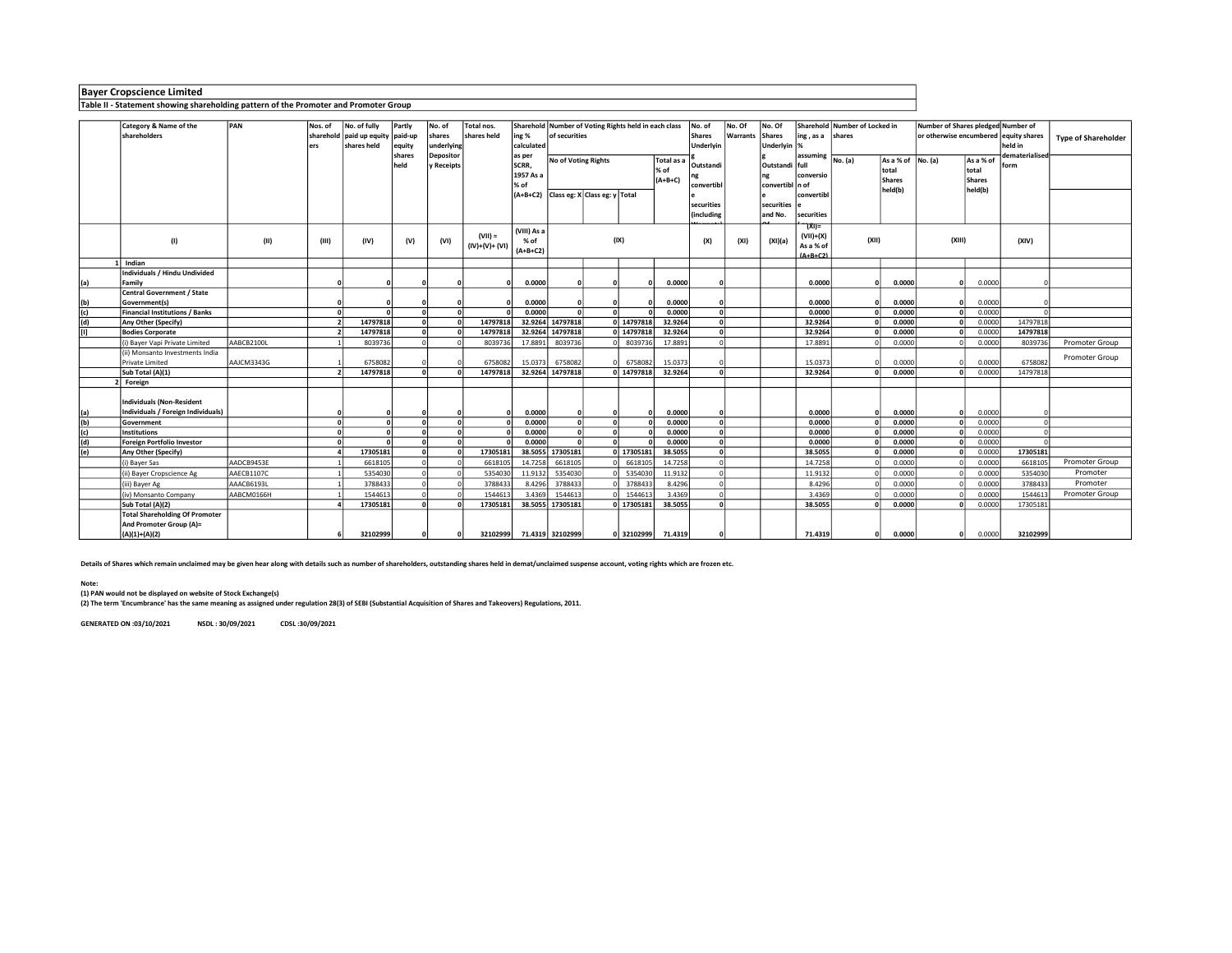## Table III - Statement showing shareholding pattern of the Public shareholder

|                                                                                                                                                                                                                                                                                                                                                                                                                                                                                                                                                                                                                                                                                                                                                                      | Category & Name of the                                                 | PAN        | Nos. of                 | No. of fully   | Partly                  | No. of         | Total nos.     |                        | Sharehold Number of Voting Rights held in each class No. of |                             |              |                  | No. Of                    | No. Of      |                      | Sharehold Number of Locked in |                         | <b>Number of Shares</b> |              | Number of              |               |
|----------------------------------------------------------------------------------------------------------------------------------------------------------------------------------------------------------------------------------------------------------------------------------------------------------------------------------------------------------------------------------------------------------------------------------------------------------------------------------------------------------------------------------------------------------------------------------------------------------------------------------------------------------------------------------------------------------------------------------------------------------------------|------------------------------------------------------------------------|------------|-------------------------|----------------|-------------------------|----------------|----------------|------------------------|-------------------------------------------------------------|-----------------------------|--------------|------------------|---------------------------|-------------|----------------------|-------------------------------|-------------------------|-------------------------|--------------|------------------------|---------------|
|                                                                                                                                                                                                                                                                                                                                                                                                                                                                                                                                                                                                                                                                                                                                                                      | shareholders                                                           |            | sharehol                | paid up equity | paid-up                 | shares         | shares held    | ing %<br>of securities |                                                             |                             |              | <b>Shares</b>    | Warrants Shares           |             | ing, as a            | shares                        |                         | pledged or otherwise    |              | equity shares          |               |
|                                                                                                                                                                                                                                                                                                                                                                                                                                                                                                                                                                                                                                                                                                                                                                      |                                                                        |            | ders                    | shares held    | equity                  | underlyin      |                | calculated             |                                                             |                             |              | Underlyin        |                           | Underlyin % |                      |                               |                         | encumbered              |              | held in                |               |
|                                                                                                                                                                                                                                                                                                                                                                                                                                                                                                                                                                                                                                                                                                                                                                      |                                                                        |            |                         |                | shares                  |                |                | as per                 |                                                             | No of Voting Rights         |              | Total as a       |                           |             |                      | assuming                      | No. (a)                 | As a % of   No. (a)     |              | As a % of              | dematerialise |
|                                                                                                                                                                                                                                                                                                                                                                                                                                                                                                                                                                                                                                                                                                                                                                      |                                                                        |            |                         |                | held                    | Depositor      |                | SCRR,                  |                                                             |                             |              | % of             | Outstandi                 |             | Outstandi full       |                               |                         | total                   |              | total                  | d form        |
|                                                                                                                                                                                                                                                                                                                                                                                                                                                                                                                                                                                                                                                                                                                                                                      |                                                                        |            |                         |                |                         |                |                | 1957 As a              |                                                             |                             |              | $(A+B+C)$        | ng<br>convertib           |             | ng<br>convertib n of | conversio                     |                         | <b>Shares</b>           |              | Shares                 |               |
|                                                                                                                                                                                                                                                                                                                                                                                                                                                                                                                                                                                                                                                                                                                                                                      |                                                                        |            |                         |                |                         | Receipts       |                | % of<br>$(A+B+C2)$     |                                                             | Class eg: Class eg: Total   |              |                  |                           |             |                      | convertibl                    |                         | held(b)                 |              | held(b)                |               |
|                                                                                                                                                                                                                                                                                                                                                                                                                                                                                                                                                                                                                                                                                                                                                                      |                                                                        |            |                         |                |                         |                |                |                        |                                                             |                             |              |                  | securities                |             | securities e         |                               |                         |                         |              |                        |               |
|                                                                                                                                                                                                                                                                                                                                                                                                                                                                                                                                                                                                                                                                                                                                                                      |                                                                        |            |                         |                |                         |                |                |                        |                                                             |                             |              |                  | (including                |             | and No.              | securities                    |                         |                         |              |                        |               |
|                                                                                                                                                                                                                                                                                                                                                                                                                                                                                                                                                                                                                                                                                                                                                                      |                                                                        |            |                         |                |                         |                |                |                        |                                                             |                             |              |                  |                           |             |                      | (XI)                          |                         |                         |              |                        |               |
|                                                                                                                                                                                                                                                                                                                                                                                                                                                                                                                                                                                                                                                                                                                                                                      |                                                                        |            |                         |                |                         |                | $(VII) =$      | (VIII) As a            |                                                             |                             |              |                  |                           |             |                      | (VII)+(X)                     |                         |                         |              |                        |               |
|                                                                                                                                                                                                                                                                                                                                                                                                                                                                                                                                                                                                                                                                                                                                                                      | (1)                                                                    | (II)       | (III)                   | (IV)           | (V)                     | (VI)           | (IV)+(V)+ (VI) | % of                   |                                                             |                             | (IX)         |                  | (X)                       | (XI)        | (XI)(a)              | As a % of                     | (XII)                   |                         | (XIII)       |                        | (XIV)         |
|                                                                                                                                                                                                                                                                                                                                                                                                                                                                                                                                                                                                                                                                                                                                                                      |                                                                        |            |                         |                |                         |                |                | $(A+B+C2)$             |                                                             |                             |              |                  |                           |             |                      | <u>(Δ+R+C2)</u>               |                         |                         |              |                        |               |
|                                                                                                                                                                                                                                                                                                                                                                                                                                                                                                                                                                                                                                                                                                                                                                      | Institutions                                                           |            |                         |                |                         |                |                |                        |                                                             |                             |              |                  |                           |             |                      |                               |                         |                         |              |                        |               |
| (a)                                                                                                                                                                                                                                                                                                                                                                                                                                                                                                                                                                                                                                                                                                                                                                  | <b>Mutual Fund</b>                                                     |            | 19                      | 4337251        | 0                       | $\Omega$       | 4337251        | 9.6508                 | 4337251                                                     |                             | $0$ 4337251  | 9.6508           | $\mathbf{0}$              |             |                      | 9.6508                        | 0                       |                         | 0 NA         | NA                     | 4336718       |
|                                                                                                                                                                                                                                                                                                                                                                                                                                                                                                                                                                                                                                                                                                                                                                      | (i) Aditya Birla Sun Life Trustee                                      |            |                         |                |                         |                |                |                        |                                                             |                             |              |                  |                           |             |                      |                               |                         |                         |              |                        |               |
|                                                                                                                                                                                                                                                                                                                                                                                                                                                                                                                                                                                                                                                                                                                                                                      | Private Limited A/C Aditya Birla<br>Sun Life Tax Relief 96             | AAATB0102C | $\overline{1}$          | 2563845        | 0                       | $\mathsf{C}$   | 2563845        | 5.7048                 | 2563845                                                     | $\mathbf 0$                 | 2563845      | 5.7048           | $\Omega$                  |             |                      | 5.7048                        | $\mathbf 0$             |                         | 0 NA         | NA                     | 2563845       |
|                                                                                                                                                                                                                                                                                                                                                                                                                                                                                                                                                                                                                                                                                                                                                                      |                                                                        |            |                         |                |                         |                |                |                        |                                                             |                             |              |                  |                           |             |                      |                               |                         |                         |              |                        |               |
|                                                                                                                                                                                                                                                                                                                                                                                                                                                                                                                                                                                                                                                                                                                                                                      | (ii) Nippon Life India Trustee Ltd-                                    |            |                         |                |                         |                |                |                        |                                                             |                             |              |                  |                           |             |                      |                               |                         |                         |              |                        |               |
|                                                                                                                                                                                                                                                                                                                                                                                                                                                                                                                                                                                                                                                                                                                                                                      | A/C Nippon India Small Cap Fund                                        | AAATROO9OB |                         | 455085         | 0                       | $\Omega$       | 455085         | 1.0126                 | 455085                                                      | $\Omega$                    | 455085       | 1.0126           | $\Omega$                  |             |                      | 1.0126                        | 0                       |                         | 0 NA         | <b>NA</b>              | 455085        |
| (b)                                                                                                                                                                                                                                                                                                                                                                                                                                                                                                                                                                                                                                                                                                                                                                  | <b>Venture Capital Funds</b>                                           |            | 0                       |                | $\overline{\mathbf{0}}$ | $\mathbf{0}$   | $\mathbf{0}$   | 0.0000                 | $\mathbf 0$                                                 | $\mathbf{0}$                |              | 0.0000           | $\overline{\mathfrak{o}}$ |             |                      | 0.0000                        | $\overline{\mathbf{0}}$ |                         | 0 NA         | <b>NA</b>              |               |
| (c)                                                                                                                                                                                                                                                                                                                                                                                                                                                                                                                                                                                                                                                                                                                                                                  | <b>Alternate Investment Funds</b>                                      |            | $\overline{\mathbf{3}}$ | 19252          | 0                       | $\mathbf{o}$   | 19252          | 0.0428                 | 19252                                                       | 0                           | 19252        | 0.0428           | 0                         |             |                      | 0.0428                        | 0                       |                         | 0 NA         | NA                     | 19252         |
|                                                                                                                                                                                                                                                                                                                                                                                                                                                                                                                                                                                                                                                                                                                                                                      | Foreign Venture Capital                                                |            |                         |                |                         |                |                |                        |                                                             |                             |              |                  |                           |             |                      |                               |                         |                         |              |                        |               |
| (d)                                                                                                                                                                                                                                                                                                                                                                                                                                                                                                                                                                                                                                                                                                                                                                  | <b>Investors</b>                                                       |            | $\mathbf{0}$            |                | $\mathbf{0}$            | $\mathbf{0}$   | $\Omega$       | 0.0000                 |                                                             | $\mathbf{0}$                |              | 0.0000           | $\mathbf 0$               |             |                      | 0.0000                        | 0                       |                         | 0 NA         | INA.                   |               |
| $\overline{e}$                                                                                                                                                                                                                                                                                                                                                                                                                                                                                                                                                                                                                                                                                                                                                       | <b>Foreign Portfolio Investor</b>                                      |            | $\overline{117}$        | 1345287        | 0                       | $\mathbf{0}$   | 1345287        | 2.9934                 | 1345287                                                     |                             | 0 1345287    | 2.9934           | $\overline{\mathfrak{o}}$ |             |                      | 2.9934                        | $\overline{0}$          |                         | $0$ NA       | <b>NA</b>              | 1345287       |
| (f)                                                                                                                                                                                                                                                                                                                                                                                                                                                                                                                                                                                                                                                                                                                                                                  | <b>Financial Institutions / Banks</b>                                  |            | 9                       | 11380          | 0                       | $\mathbf{0}$   | 11380          | 0.0253                 | 11380                                                       | $\mathbf{0}$                | 11380        | 0.0253           | 0                         |             |                      | 0.0253                        | $\overline{\mathbf{0}}$ |                         | 0 NA         | INA.                   | 8200          |
| (g)                                                                                                                                                                                                                                                                                                                                                                                                                                                                                                                                                                                                                                                                                                                                                                  | <b>Insurance Companies</b>                                             |            | 11                      | 1262364        | 0                       | $\mathbf{0}$   | 1262364        | 2.8089                 | 1262364                                                     |                             | 0 1262364    | 2.8089           | 0                         |             |                      | 2.8089                        | $\mathbf{0}$            |                         | 0 NA         | <b>NA</b>              | 1262364       |
|                                                                                                                                                                                                                                                                                                                                                                                                                                                                                                                                                                                                                                                                                                                                                                      | (i) Hdfc Life Insurance Company                                        |            |                         |                |                         |                |                |                        |                                                             |                             |              |                  |                           |             |                      |                               |                         |                         |              |                        |               |
|                                                                                                                                                                                                                                                                                                                                                                                                                                                                                                                                                                                                                                                                                                                                                                      | Limited                                                                | AAACH8755L |                         | 600028         | $\mathbf 0$             | $\mathbf 0$    | 600028         | 1.3351                 | 600028                                                      |                             | 600028       | 1.3351           | $\overline{0}$            |             |                      | 1.3351                        | $\mathbf 0$             |                         | 0 NA         | NA                     | 600028        |
|                                                                                                                                                                                                                                                                                                                                                                                                                                                                                                                                                                                                                                                                                                                                                                      | <b>Provident Funds/ Pension Funds</b>                                  |            | $\mathbf{0}$            |                |                         | O              |                | 0.0000                 | $\mathbf 0$                                                 |                             |              | 0.0000           | $\Omega$                  |             |                      | 0.0000                        | $\mathbf 0$             |                         |              |                        | 0             |
| (h)<br>(i)                                                                                                                                                                                                                                                                                                                                                                                                                                                                                                                                                                                                                                                                                                                                                           | Any Other (Specify)                                                    |            | $\mathbf{1}$            | 133            | $\mathbf{0}$<br> 0      | 0              | 133            | 0.0003                 | 133                                                         | $\mathbf 0$<br>$\mathbf 0$  | 133          | 0.0003           | 0                         |             |                      | 0.0003                        | $\mathbf{0}$            |                         | 0 NA<br>0 NA | <b>NA</b><br><b>NA</b> | $\mathbf{0}$  |
| $[1] % \begin{center} % \includegraphics[width=\textwidth]{images/Trn1.png} % \end{center} % \caption { % Our method can be used for the use of the image. % Let us use the image. % Let us use the image. % Let us use the image. % Let us use the image. % Let us use the image. % Let us use the image. % Let us use the image. % Let us use the image. % Let us use the image. % Let us use the image. % Let us use the image. % Let us use the image. % Let us use the image. % Let us use the image. % Let us use the image. % Let us use the image. % Let us use the image. % Let us use the image. % Let us use the image. % Let us use the image. % Let us use the image. % Let us use the image. % Let us use the image. % Let us use the image. % Let us$ | <b>Foreign Bank</b>                                                    |            | $\mathbf{1}$            | 133            | $\mathbf 0$             | $\mathbf{0}$   | 133            | 0.0003                 | 133                                                         | $\mathbf 0$                 | 133          | 0.0003           | 0                         |             |                      | 0.0003                        | 0                       |                         | 0 NA         | NA.                    |               |
|                                                                                                                                                                                                                                                                                                                                                                                                                                                                                                                                                                                                                                                                                                                                                                      | Sub Total (B)(1)                                                       |            | 160                     | 6975667        | 0                       | $\Omega$       | 6975667        | 15.5215                | 6975667                                                     |                             | 0 6975667    | 15.5215          | ol                        |             |                      | 15.5215                       | 0                       |                         | 0 NA         | <b>NA</b>              | 6971821       |
|                                                                                                                                                                                                                                                                                                                                                                                                                                                                                                                                                                                                                                                                                                                                                                      | <b>Central Government/ State</b>                                       |            |                         |                |                         |                |                |                        |                                                             |                             |              |                  |                           |             |                      |                               |                         |                         |              |                        |               |
|                                                                                                                                                                                                                                                                                                                                                                                                                                                                                                                                                                                                                                                                                                                                                                      | Government(s)/ President of                                            |            |                         |                |                         |                |                |                        |                                                             |                             |              |                  |                           |             |                      |                               |                         |                         |              |                        |               |
|                                                                                                                                                                                                                                                                                                                                                                                                                                                                                                                                                                                                                                                                                                                                                                      | 2 India                                                                |            |                         |                |                         |                |                |                        |                                                             |                             |              |                  |                           |             |                      |                               |                         |                         |              |                        |               |
|                                                                                                                                                                                                                                                                                                                                                                                                                                                                                                                                                                                                                                                                                                                                                                      | <b>Central Government / State</b>                                      |            |                         |                |                         |                |                |                        |                                                             |                             |              |                  |                           |             |                      |                               |                         |                         |              |                        |               |
|                                                                                                                                                                                                                                                                                                                                                                                                                                                                                                                                                                                                                                                                                                                                                                      | Government(s)                                                          |            | -1                      | 311            | $\mathbf{0}$            | o              | 311            | 0.0007                 | 311                                                         | $\mathbf{0}$                | 311          | 0.0007           | $\mathbf{0}$              |             |                      | 0.0007                        | $\Omega$                |                         | ONA          | <b>NA</b>              | 311           |
|                                                                                                                                                                                                                                                                                                                                                                                                                                                                                                                                                                                                                                                                                                                                                                      | Sub Total (B)(2)                                                       |            | $\mathbf{1}$            | 311            | $\overline{\mathbf{0}}$ | $\mathbf{0}$   | 311            | 0.0007                 | 311                                                         | $\mathbf 0$                 | 311          | 0.0007           | $\mathbf{0}$              |             |                      | 0.0007                        | 0                       |                         | 0 NA         | NA.                    | 311           |
|                                                                                                                                                                                                                                                                                                                                                                                                                                                                                                                                                                                                                                                                                                                                                                      | 3 Non-Institutions                                                     |            |                         |                |                         |                |                |                        |                                                             |                             |              |                  |                           |             |                      |                               |                         |                         |              |                        |               |
| (a)                                                                                                                                                                                                                                                                                                                                                                                                                                                                                                                                                                                                                                                                                                                                                                  | <b>Individuals</b>                                                     |            |                         | <sup>0</sup>   | 0                       |                |                |                        |                                                             |                             |              |                  |                           |             |                      |                               | $\mathbf{0}$            |                         | <b>NA</b>    | INA.                   |               |
|                                                                                                                                                                                                                                                                                                                                                                                                                                                                                                                                                                                                                                                                                                                                                                      | . Individual shareholders holding<br>nominal share capital up to Rs. 2 |            |                         |                |                         |                |                |                        |                                                             |                             |              |                  |                           |             |                      |                               |                         |                         |              |                        |               |
|                                                                                                                                                                                                                                                                                                                                                                                                                                                                                                                                                                                                                                                                                                                                                                      | lakhs.                                                                 |            | 57043                   | 3449494        | 0                       | 0              | 3449494        | 7.6754                 | 3449494                                                     | $\mathbf 0$                 | 3449494      | 7.6754           | 0                         |             |                      | 7.6754                        | $\mathbf 0$             |                         | 0 NA         | NA.                    | 3210743       |
|                                                                                                                                                                                                                                                                                                                                                                                                                                                                                                                                                                                                                                                                                                                                                                      | ii. Individual shareholders                                            |            |                         |                |                         |                |                |                        |                                                             |                             |              |                  |                           |             |                      |                               |                         |                         |              |                        |               |
|                                                                                                                                                                                                                                                                                                                                                                                                                                                                                                                                                                                                                                                                                                                                                                      | holding nominal share capital in                                       |            |                         |                |                         |                |                |                        |                                                             |                             |              |                  |                           |             |                      |                               |                         |                         |              |                        |               |
|                                                                                                                                                                                                                                                                                                                                                                                                                                                                                                                                                                                                                                                                                                                                                                      | excess of Rs. 2 lakhs.                                                 |            | $\overline{7}$          | 362745         | $\mathbf 0$             | $\Omega$       | 362745         | 0.8071                 | 362745                                                      | $\mathbf{0}$                | 362745       | 0.8071           | $\mathbf{0}$              |             |                      | 0.8071                        | $\mathbf 0$             |                         | 0 NA         | <b>NA</b>              | 335585        |
| (b)                                                                                                                                                                                                                                                                                                                                                                                                                                                                                                                                                                                                                                                                                                                                                                  | <b>NBFCs registered with RBI</b>                                       |            | $\overline{2}$          | 5680           | $\overline{\mathbf{0}}$ | $\Omega$       | 5680           | 0.0126                 | 5680                                                        | $\pmb{\mathsf{o}}$          | 5680         | 0.0126           | 0                         |             |                      | 0.0126                        | 0                       |                         | 0 NA         | NA                     | 5680          |
|                                                                                                                                                                                                                                                                                                                                                                                                                                                                                                                                                                                                                                                                                                                                                                      | <b>Trust Employee</b>                                                  |            | 0                       | 0              | 0                       | $\mathbf{0}$   | $\mathbf{0}$   | 0.0000                 | $\mathbf 0$                                                 | $\mathbf 0$                 |              | 0.0000           | 0                         |             |                      | 0.0000                        | 0                       |                         | 0 NA         | <b>NA</b>              | $\mathbf 0$   |
|                                                                                                                                                                                                                                                                                                                                                                                                                                                                                                                                                                                                                                                                                                                                                                      | <b>Overseas Depositories (holding</b>                                  |            |                         |                |                         |                |                |                        |                                                             |                             |              |                  |                           |             |                      |                               |                         |                         |              |                        |               |
| (d)                                                                                                                                                                                                                                                                                                                                                                                                                                                                                                                                                                                                                                                                                                                                                                  | DRs) (balancing figure)                                                |            | $\Omega$                |                | $\mathbf{0}$            |                |                | 0.0000                 |                                                             | $\mathbf{0}$                |              | 0.0000           | $\mathbf 0$               |             |                      | 0.0000                        | 0                       |                         | 0 NA         | <b>NA</b>              |               |
| (c)                                                                                                                                                                                                                                                                                                                                                                                                                                                                                                                                                                                                                                                                                                                                                                  | Any Other (Specify)                                                    |            | 4959                    | 2045196        | 0                       | o              | 2045196        | 4.5507                 | 2045196                                                     | $\mathbf{0}$                | 2045196      | 4.5507           | 0                         |             |                      | 4.5507                        | $\mathbf{0}$            |                         | 0 NA         | <b>NA</b>              | 2042501       |
| [I]                                                                                                                                                                                                                                                                                                                                                                                                                                                                                                                                                                                                                                                                                                                                                                  | <b>IEPF</b><br><b>Trusts</b>                                           |            | 1<br>9                  | 110926         | 0                       | 0              | 110926         | 0.2468                 | 110926                                                      | $\mathbf{0}$                | 110926       | 0.2468           | 0                         |             |                      | 0.2468                        | 0                       |                         | 0 NA         | <b>NA</b>              | 110926        |
| $[11]$<br>$[III] \centering% \subfloat[\centering \label{fig:non-1}% \includegraphics[width=0.5\textwidth]{Figures/PN1.png} \caption{The figure shows the number of samples of the data set. The first figure shows the number of samples of the data set. The first figure shows the number of samples of the data set.} \label{fig:non-1}$                                                                                                                                                                                                                                                                                                                                                                                                                         | <b>Foreign Nationals</b>                                               |            | $\mathbf{1}$            | 1970           | 0 <br> 0                | 0<br> 0        | 1970           | 0.0044<br>0.0001       | 1970                                                        | $\mathbf 0$<br>$\mathbf{0}$ | 1970         | 0.0044<br>0.0001 | 0 <br> 0                  |             |                      | 0.0044                        | 0 <br> 0                |                         | 0 NA<br>0 NA | <b>NA</b><br>NA        | 1970<br>33    |
| [IV]                                                                                                                                                                                                                                                                                                                                                                                                                                                                                                                                                                                                                                                                                                                                                                 | <b>Hindu Undivided Family</b>                                          |            | 1795                    | 33<br>379774   | 0                       | $\mathbf 0$    | 33<br>379774   | 0.8450                 | 33<br>379774                                                | $\mathbf 0$                 | 33<br>379774 | 0.8450           | 0                         |             |                      | 0.0001<br>0.8450              | 0                       |                         | 0 NA         | <b>NA</b>              | 379774        |
|                                                                                                                                                                                                                                                                                                                                                                                                                                                                                                                                                                                                                                                                                                                                                                      | Non Resident Indians (Non                                              |            |                         |                |                         |                |                |                        |                                                             |                             |              |                  |                           |             |                      |                               |                         |                         |              |                        |               |
| [V]                                                                                                                                                                                                                                                                                                                                                                                                                                                                                                                                                                                                                                                                                                                                                                  | Repat)                                                                 |            | 893                     | 237996         | $\mathbf 0$             | $\mathbf{0}$   | 237996         | 0.5296                 | 237996                                                      | $\mathbf{0}$                | 237996       | 0.5296           | $\Omega$                  |             |                      | 0.5296                        | 0                       |                         | 0 NA         | l NA                   | 237495        |
| $\overline{[V]}$                                                                                                                                                                                                                                                                                                                                                                                                                                                                                                                                                                                                                                                                                                                                                     | <b>Other Directors / Relatives</b>                                     |            | $\mathbf{1}$            | 533            | $\overline{\mathbf{0}}$ | $\overline{0}$ | 533            | 0.0012                 | 533                                                         | $\overline{\mathbf{0}}$     | 533          | 0.0012           | $\overline{\mathfrak{o}}$ |             |                      | 0.0012                        | $\overline{\mathbf{0}}$ |                         | $0$ NA       | <b>NA</b>              | 533           |
| [VII]                                                                                                                                                                                                                                                                                                                                                                                                                                                                                                                                                                                                                                                                                                                                                                | Non Resident Indians (Repat)                                           |            | 1427                    | 80832          | $\overline{\mathbf{0}}$ | $\mathbf{0}$   | 80832          | 0.1799                 | 80832                                                       | $\mathbf 0$                 | 80832        | 0.1799           | $\overline{\mathfrak{o}}$ |             |                      | 0.1799                        | 히                       |                         | 0 NA         | <b>NA</b>              | 80822         |
|                                                                                                                                                                                                                                                                                                                                                                                                                                                                                                                                                                                                                                                                                                                                                                      | <b>Body Corp-Ltd Liability</b>                                         |            |                         |                |                         |                |                |                        |                                                             |                             |              |                  |                           |             |                      |                               |                         |                         |              |                        |               |
| [VIII]                                                                                                                                                                                                                                                                                                                                                                                                                                                                                                                                                                                                                                                                                                                                                               | Partnership                                                            |            | 41                      | 6672           | $\mathbf{0}$            |                | 6672           | 0.0148                 | 6672                                                        |                             | 6672         | 0.0148           | 0                         |             |                      | 0.0148                        | $\mathbf 0$             |                         | 0 NA         | <b>NA</b>              | 6672          |
| [IX]                                                                                                                                                                                                                                                                                                                                                                                                                                                                                                                                                                                                                                                                                                                                                                 | <b>Clearing Member</b>                                                 |            | 55                      | 7994           | 0                       | $\mathbf{0}$   | 7994           | 0.0178                 | 7994                                                        | $\mathbf 0$                 | 7994         | 0.0178           | $\mathbf{0}$              |             |                      | 0.0178                        | 0                       |                         | 0 NA         | <b>NA</b>              | 7994          |
| [X]                                                                                                                                                                                                                                                                                                                                                                                                                                                                                                                                                                                                                                                                                                                                                                  | <b>Bodies Corporate</b>                                                |            | 736                     | 1218466        | $\overline{\mathbf{0}}$ | $\mathbf{0}$   | 1218466        | 2.7112                 | 1218466                                                     |                             | 0 1218466    | 2.7112           | $\overline{\mathbf{0}}$   |             |                      | 2.7112                        | $\overline{\mathbf{0}}$ |                         | 0 NA         | NA                     | 1216282       |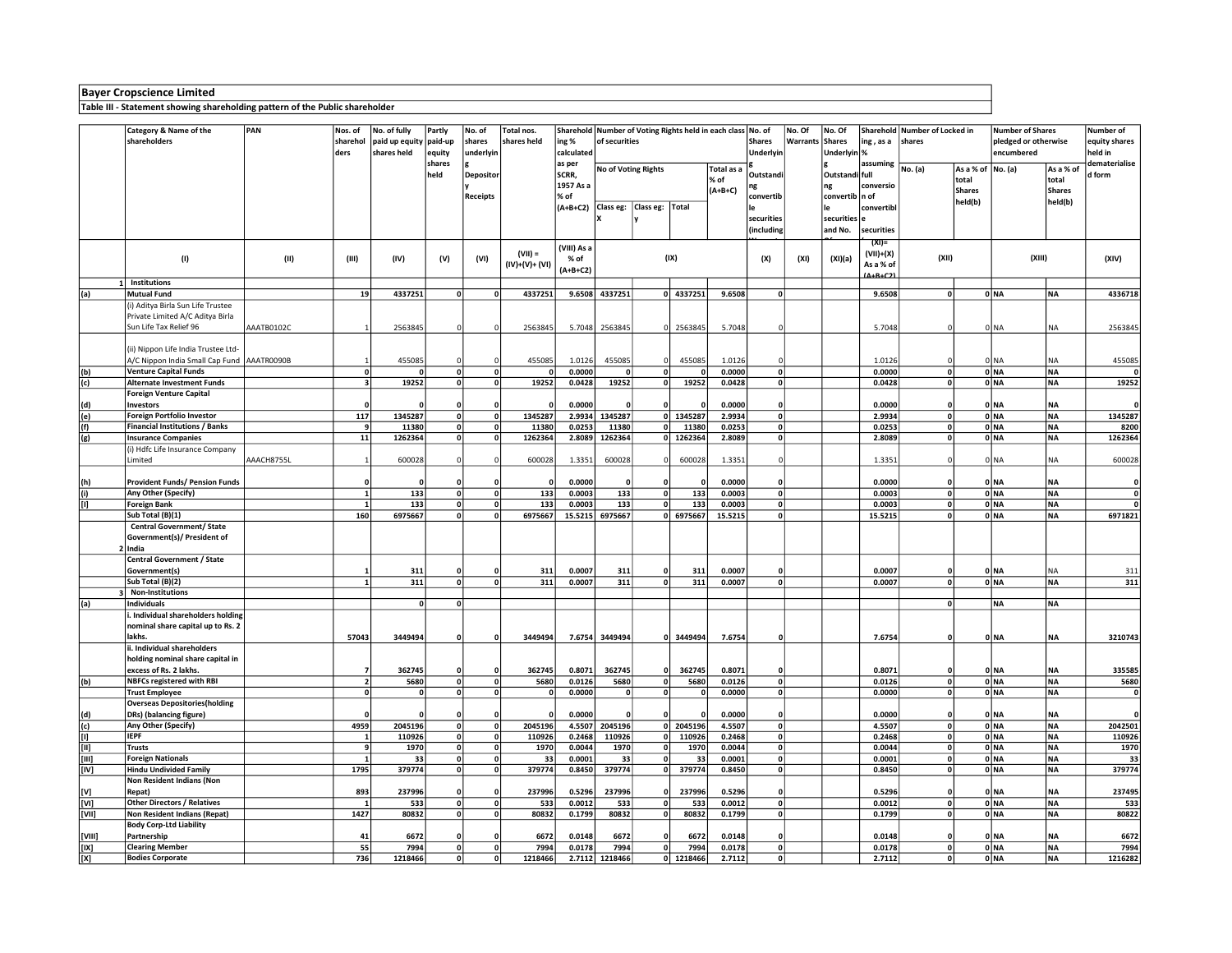| dian Syntans Investments       |       |          |  |         |         |                  |          |         |  |         |  |        |          |
|--------------------------------|-------|----------|--|---------|---------|------------------|----------|---------|--|---------|--|--------|----------|
| <sup>o</sup> rivate Limited    |       | 469185   |  | 469185  | 1.0440  | 469185           | 169185   | 1.0440  |  | 1.0440  |  | 0 N.   | 469185   |
| Sub Total (B)(3)               | 62011 | 5863115  |  | 5863115 | 13.0459 | 5863115          | 5863115  | 13.0459 |  | 13.0459 |  | 0 N    | 5594509  |
| Total Public Shareholding (B)= |       |          |  |         |         |                  |          |         |  |         |  |        |          |
| 'B)(1)+(B)(2)+(B)(3)           | 62172 | 12839093 |  | 1283909 |         | 28.5681 12839093 | 12839093 | 28.5681 |  | 28.5681 |  | 0 I N. | 12566641 |

Details of the shareholders acting as persons in Concert including their Shareholding (No. and %):<br>Details of Shares which remain unclaimed may be given hear along with details such as number of shareholders, outstanding s

Note: (1) PAN would not be displayed on website of Stock Exchange(s).

(2) The above format needs to be disclosed along with the name of following persons:Institutions/Non Institutions holding more than 1% of total number of shares

(3) W.r.t. the information pertaining to Depository Receipts, the same may be disclosed in the respective columns to the extent information available and the balance to be disclosed as held by custodian.